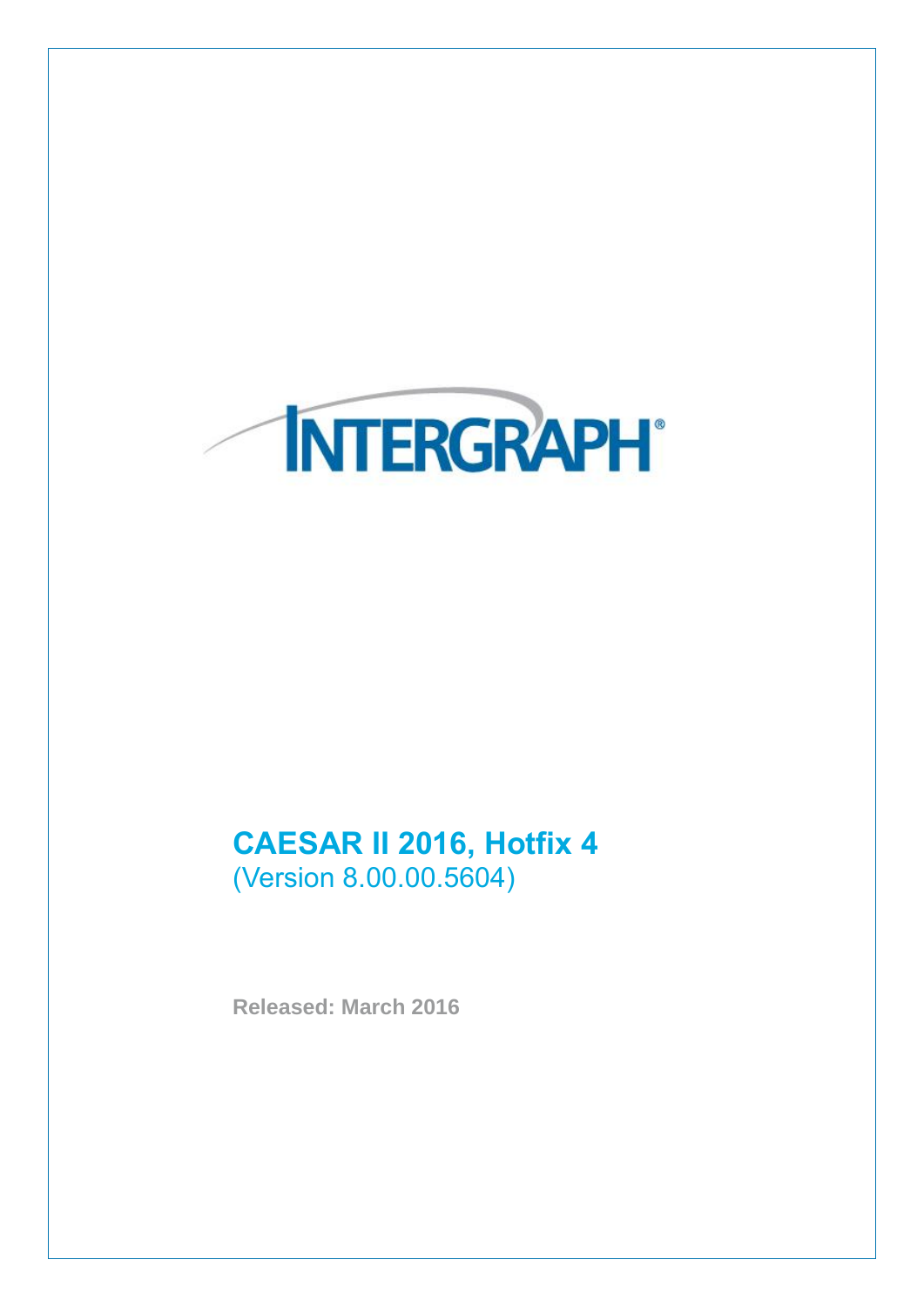© 2016 Intergraph Corporation. All rights reserved. Intergraph and the Intergraph logo are registered trademarks of Intergraph Corp. or its subsidiaries in the United States and in other countries. Other brands and product names are trademarks of their respective owners.

The content of this document is proprietary work of Intergraph Corporation, or relevant third parties, and is protected by copyright law and international treaty. Any use, duplication, distribution or disclosure of such, other than as specified herein, is unauthorized and in violation of applicable copyright law and international treaty. All rights in content or materials bearing copyright notice or other attribution of third party rights are reserved to the relevant third party. United States Government license rights are limited to those mandatory rights identified in DFARS 252.227 -7015(b).

Intergraph may make improvements and/or changes in the products and/or the programs described in this publication at any time without notice.

Any content or materials supplied hereunder are provided "as is," without warranty of any kind, either expressed or implied, including, but not limited to, any implied warranties of merchantability, fitness for a particular purpose, or against infringement. In no event shall Intergraph be liable for any damages arising out of, or in connection with the downloading, viewing, use, duplicati on, distribution or disclosure of any content or material published by Intergraph, including but not limited to any direct, indirect, incidental, special, punitive or consequential damages, or loss or corruption of data.

Some jurisdictions do not allow the exclusions or limitations set forth above, so the above may not apply to you. The exclusions or limitations shall apply in all jurisdictions to the maximum extent allowed by law.

Intergraph Corporation

305 Intergraph Way

Madison, AL 35758

Phone: +1.256.730.2000 Toll Free USA: +1.800.345.4856 Fax: +256.730.2048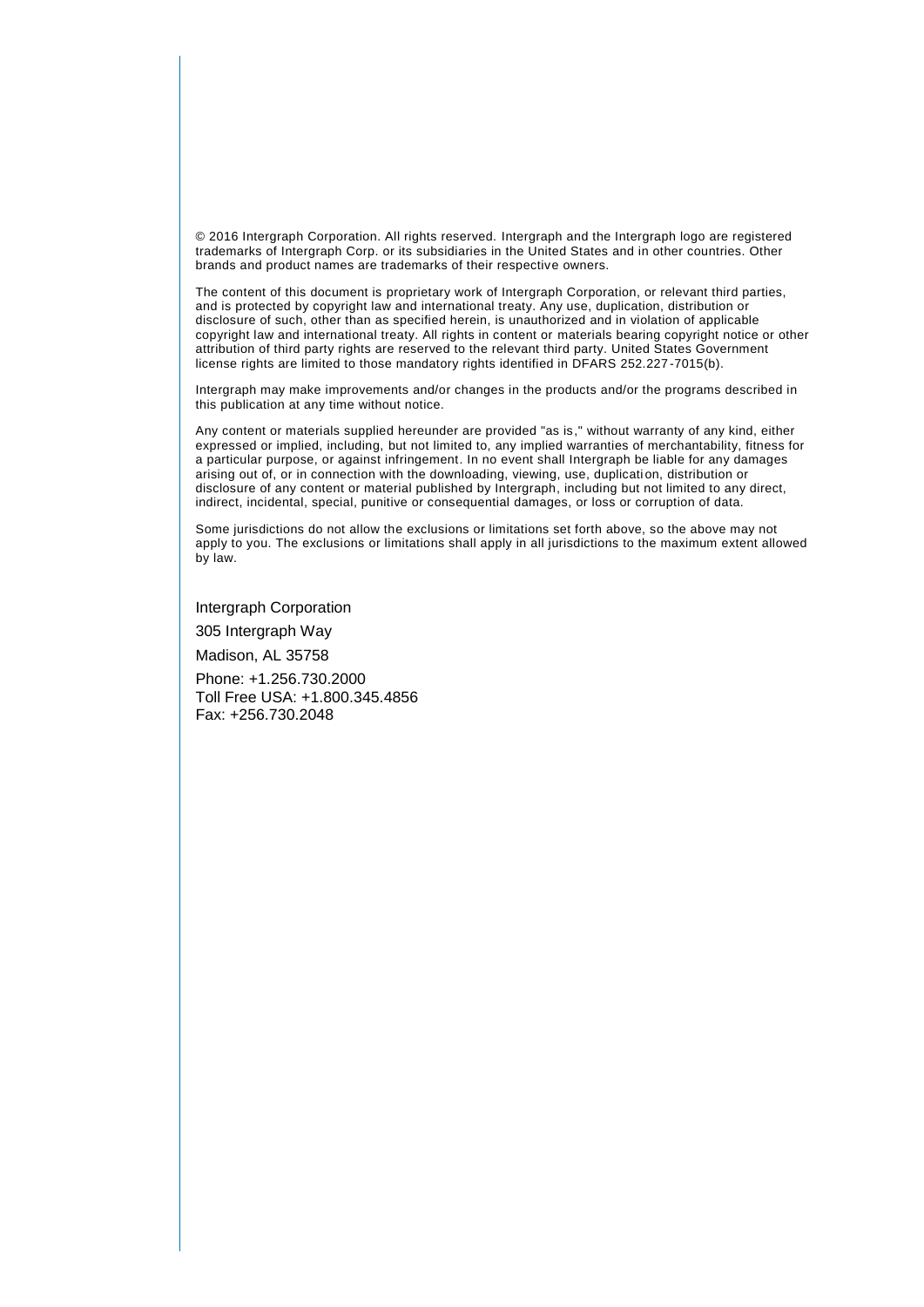

CAESAR II 2016, Hotfix 4 contains the following fixes:

**INTERGRAPH** 

Fixed an issue regarding import data on the **EJMA Expansion Joint Rating** dialog box. Previously, when you clicked **Get Data From Input File** on the **Geometry** tab of the **EJMA Expansion Joint Rating** dialog box, the software populated data for all fields except **Effective Diameter**. The software now imports all the necessary data from the input file. (DM-TX-16597)

Fixed an issue in which report data did not display on the **Restraint Summary** report in the **Static Output Processor**. Previously, if you performed a **Harmonic** dynamic analysis, the **Restraint Summary** report did not contain any harmonics summary data. The issue is now resolved. (TR-TX-15609)

Fixed an issue in which the software truncated load type multipliers in the **Static Analysis - Load Case Editor** to integer values in some situations. For example, in the load case 0.1W + 0.2T1 + P1, the software converted the load case to  $0.1W + 0T1 + P1$ . This caused the results to vary greatly from user expectations. The software no longer truncates or changes multiplier values in load cases. (TR-TX-16526)

Fixed an issue where the software displayed an incorrect prompt regarding running a version of CAESAR II that was released more than two years ago. This prompt displayed in CAESAR II 2016 (version 8.0), which is less than two years old. The prompt was removed. (TR-TX-16810)

Resolved a licensing issue when you launched NozzlePRO from the CAESAR II main menu. The software successfully opened, but later put the user into demo mode. If you have an Intergraph CAS NozzlePRO license and click NozzlePRO in the main menu, the software now opens the third-party software and you have full capabilities in the program. (TR-TX-16817)

Disabled the Search tab in the online help due to an issue that causes the software to unexpectedly quit. This issue will be researched and the Search tab re-enabled when the problem has been resolved.

## **To Install This Hotfix Pack**

CAESAR II 2016 hotfixes include all previously-released fixes to this version.

**Note**: Do not install any previous hotfix after installing this hotfix to avoid data corruption or program stability issues.

- 1. From the CAESAR II 2016 program folder, make a backup (in a secondary location) of the existing **C2.exe**, **Dyn.exe**, **outp02.exe**, **SLCEditor.exe**, **pierck.exe**, **pierck.dll**, **misc.exe**, **prepip.exe**, and **build.txt** files.
- 2. Extract the contents of the zipped file, which includes **C2.exe**, **Dyn.exe**, **outp02.exe**, **SLCEditor.exe**, **pierck.exe**, **pierck.dll**, **misc.exe**, **prepip.exe**, **build.txt**, **c2ug.chm** and a read me document, to the CAESAR II program folder, located in [C:\Program Files](file:///C:/Program%20Files%20(x86)/Intergraph%20CAS/CAESAR%20II%202016) [\(x86\)\Intergraph CAS\CAESAR II 2016](file:///C:/Program%20Files%20(x86)/Intergraph%20CAS/CAESAR%20II%202016) (on Windows 7).

**Note:** The extracted files overwrite the existing **C2.exe**, **Dyn.exe**, **outp02.exe**, **SLCEditor.exe**, **pierck.exe**, **pierck.dll**, **misc.exe**, **prepip.exe**, and **build.txt** files.

3. Locate the **c2ug.chm** file unzipped into the program folder and move it to the C2\_Docu\1033 folder (i.e., [C:\Prgram Files \(x86\)\Intergraph CAS\CAESAR II 2016\C2\\_Docu\1033\)](file:///C:/Prgram%20Files%20(x86)/Intergraph%20CAS/CAESAR%20II%202016/C2_Docu/1033). Replace the current **c2ug.chm** file with the new file.